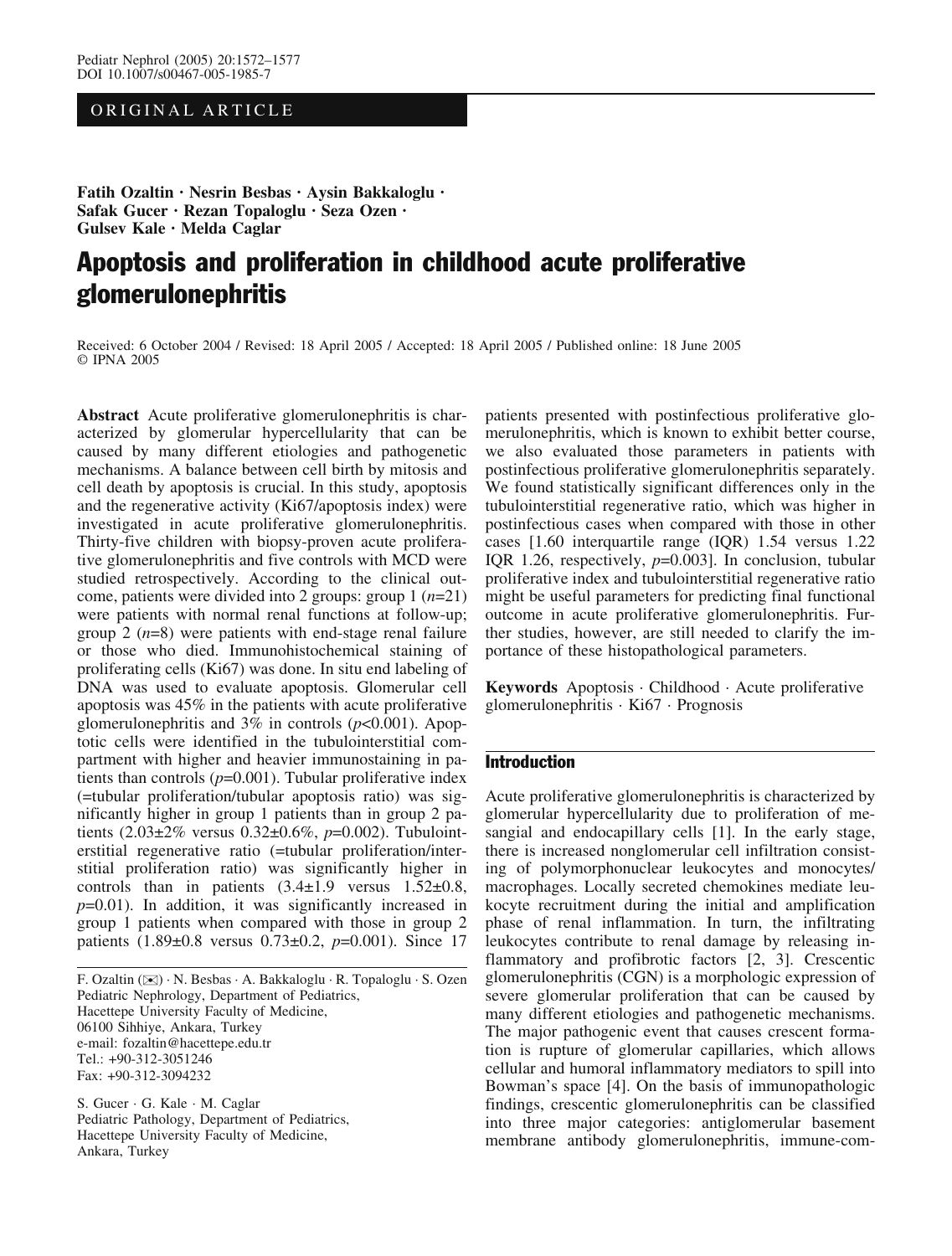plex glomerulonephritis, and pauci-immune glomerulonephritis [5].

Glomerular crescents are characteristics of severe inflammatory injury and indicators of poor prognosis. Along with its rapidly progressive clinical course, the progression of CGN is associated with fibrosis of the glomerular crescents and the renal interstitium. Several types of cells, such as monocytes, macrophages, epithelial cells, and fibroblasts, have been implicated in the formation of crescents and their evolution to fibrosis [6]. Proliferating macrophages and parietal epithelial cells are thought to be the main contributors to cells in crescents [7]. Excessive glomerular cell proliferation is commonly viewed as an undesirable event that disturbs glomerular function and threatens progression to glomerular scarring and end-stage renal failure [8].

Apoptosis, programmed cell death, is an established form of regulation of cell population in both glomerular [9] and tubulointerstitial areas [10]. Apoptosis may be an important mechanism affecting remodeling and removal of injured and inflammatory cells. It speeds up the resolution of harmful inflammation through the death of infiltrating inflammatory cells [11] but also contributes to the progressive loss of glomerular and tubular cells, leading to atrophy and sclerosis in human kidney diseases [10, 11]. It appears that a crucial factor is the balance between cell proliferation by mitosis and cell death by apoptosis.

In this study, we aimed to investigate the balance between apoptosis and proliferation in childhood acute proliferative glomerulonephritis.

## Subjects and methods

Patients and renal biopsy specimens

From 1980 to 2000, 35 patients (23 boys, 12 girls) aged  $10±3$ (range 5–16) years with biopsy-proven acute proliferative glomerulonephritis accompanied by various degrees of epithelial crescents and five controls with MCD were studied retrospectively. If the percentage of crescents was higher than 50, then these patients were considered as crescentic glomerulonephritis (CGN). The histopathological diagnoses of the patients were as follows: 17 postinfectious glomerulonephritis, 3 Henoch Schönlein purpura nephritis, 2 microscopic polyangiitis, 2 lupus nephritis, 5 membranoproliferative glomerulonephritis (MPGN), and 6 idiopathic crescentic glomerulonephritis. At admission, most of the patients (62.9%) presented with nephritic–nephrotic syndrome. Twelve (34.3%) and 1 (2.9%) out of 35 presented with only nephritic and only nephrotic syndrome, respectively. Thirteen (37%) (5 postinfectious, 3 idiopathic, 2 lupus nephritis, 1 Henoch Schönlein nephritis, 1 microscopic polyangiitis, 1 membranoproliferative glomerulonephritis) had received either corticosteroid alone or corticosteroid plus cyclophosphamide in another center before renal biopsy.

According to the clinical outcome, patients were divided into 2 groups: group 1  $(n=21)$  were patients with normal renal functions at the end of the follow-up period; group 2  $(n = 8)$  were patients with end-stage renal failure or those who had died. Six were lost to follow-up. Since 17 patients presented with acute postinfectious glomerulonephritis, which is known to exhibit better course, we also evaluated these patients separately. All available renal biopsy materials were reexamined under a light microscope by three observers with no knowledge of patients' clinical course to establish



Fig. 1 Ki67 expression in proximal and distal tubular cells (arrow)  $(x400)$ 

the diagnosis by standard pathological methods. The biopsy specimens were evaluated for the number of glomeruli exhibiting different types of glomerular crescents, which were classified into 3 categories, as follows: (1) cellular crescents containing 3 or more layers of cells, with most cells having a round morphology; (2) fibrocellular crescents, defined as cellular crescents containing fibroblasts with some collagen; and (3) fibrous crescents having fibrous appearance with few cells. The percentage of glomeruli exhibiting cellular, fibrocellular, or fibrous crescents was calculated by dividing each of them into the total number of glomeruli. Severity of the renal histological lesions (tubular atrophy, interstitial fibrosis, and inflammation) was scored according to a semiquantitative arbitrary score from 0–3 and was expressed as absent  $(0)$  and present  $(1-3)$  based on their previous reports [12].

Immunohistochemistry

#### Ki67 staining

The paraffinized tissue blocks were sectioned at  $5 \mu m$  and stained using standard immunoperoxidase-staining technique. Briefly, sections were deparaffinized and rehydrated in descending grades of alcohol. All immunostaining steps were performed at room temperature. Sections were treated with  $3\%$  H<sub>2</sub>O<sub>2</sub> in methanol in order to block endogenous peroxidase activity. Primary antibody was added to the sections for 30 min at room temperature (Ki67 clone: KiS5, DAKO, Denmark). After washing with phosphatebuffered saline (PBS), the biotinylated secondary antibody (antimouse + rabbit, Histostain-plus, 85–9043, CA, USA) was added at a concentration of 5% for 10 min followed by addition of streptavidin-conjugated peroxidase (Histostain-plus, 85–9043) for 10 min and washed with PBS. Ultraclean diluent (TA-125-UC-ready-touse, Lab Vision) in 1:25 dilution was employed to remove primary antibody background staining. Sections were treated with diaminobenzidine (DAB) chromogen solution for 10 min and washed with distilled water followed by addition of Harris hematoxylin for 20 s. Results were evaluated by light microscopy under a magnification of  $\times 1,000$ /immersion oil unless indicated otherwise (Fig. 1).

Some sections were incubated in the absence of the primary antibody as a negative control.

#### In situ detection of apoptosis

Apoptosis was detected by in situ end labeling (ISEL) of fragmented DNA using a commercial Apoptag kit (Intergen, New York, NY, USA). Briefly, sections were deparaffinized and stripped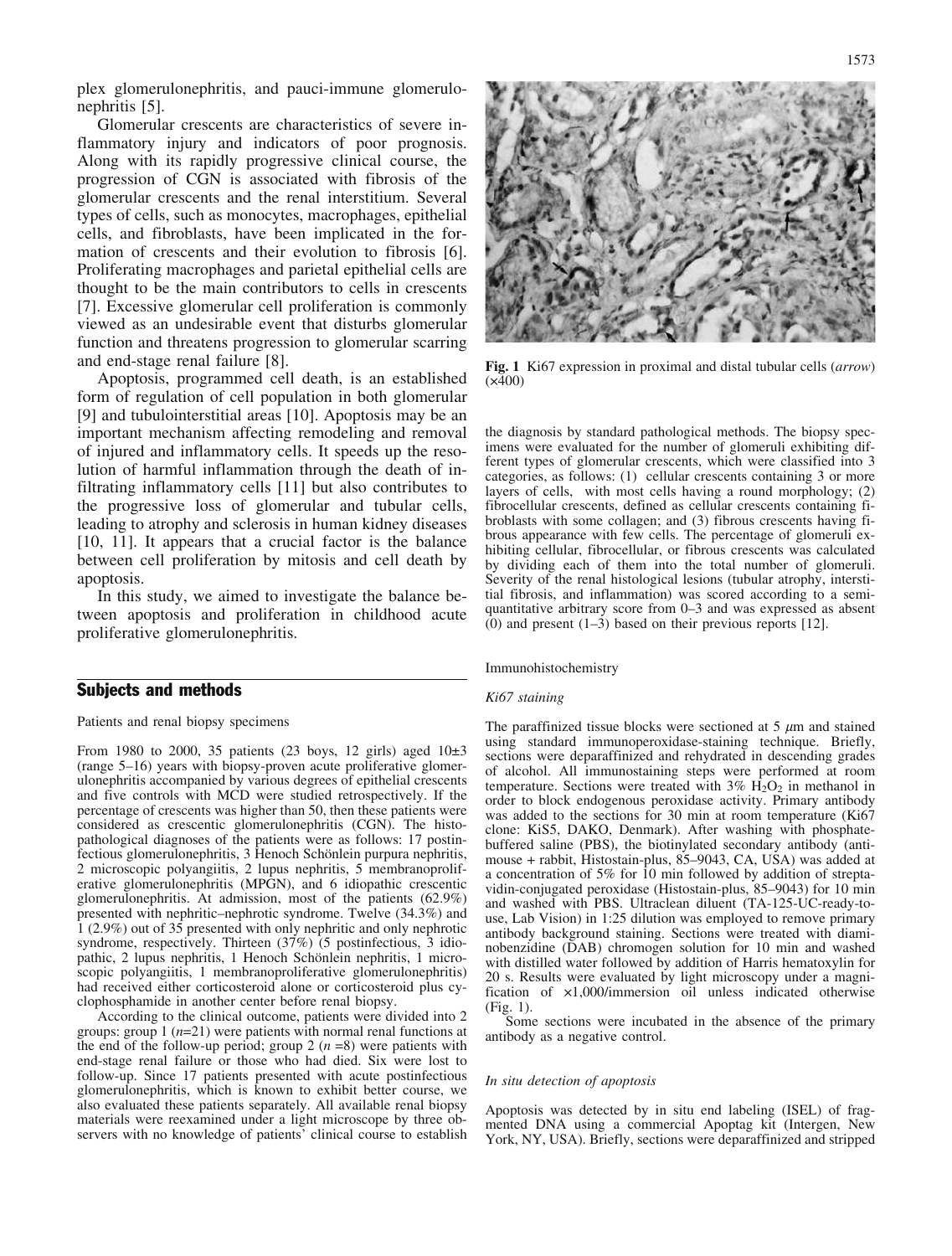Fig. 2 Apoptotic cells within glomerulus (arrow) [in situ end labeling (ISEL) ×400]

Fig. 3 Apoptotic cells within tubulointerstitial infiltration and in some tubular epithelial cells (arrows) [in situ end labeling (ISEL  $\times$ 400]

of proteins by incubation with proteinase K in PBS at room temperature for 15 min. Following washing in distilled water, endogenous peroxidase activity was quenched by  $3\%$  H<sub>2</sub>O<sub>2</sub> for 5 min. After incubation with the equilibration buffer, the samples were incubated with terminal deoxyribonucleotidyl transferase (TdT) in reaction buffer (containing digoxigenin nucleotide) at  $37^{\circ}$ C for 60 min. The reaction was terminated using a stop buffer. Following rinsing with PBS, the tissue sections were covered with antidigoxigenin peroxidase for 30 min at room temperature, washed in PBS, stained with DAB, and counterstained with 0.5% methyl green. Negative controls were included in each run in the form of omission of TdT in reaction buffer. Results were examined by using light microscopy under a magnification of  $\times$ 400 (Figs. 2, 3).

Apoptotic cells were identified by both positive staining with the ApopTag immunostain as well as the characteristic morphology of apoptotic cells: condensed chromatin, fragmented nuclei, and perinuclear halo.

#### Quantitation of tissue staining

All sections were evaluated in a blinded fashion. In order to quantify the amount of apoptotic and proliferating cells in both glomerular and tubulointerstitial compartments, all available glo-

meruli in the biopsy and 12 consecutive nonoverlapping fields of interstitium were examined under high power ( $\times$ 400) light microscopy. Apoptotic and nonapoptotic cells were counted. Percentage of total glomerular apoptosis (TGA) was calculated by dividing apoptotic cells to total glomerular cells (apoptotic and nonapoptotic). Mean apoptotic cell number per glomerulus was calculated by dividing the total number of glomerular apoptotic cells into the number of glomeruli for each specimen.

Tubular (TA) and interstitial (IA) apoptosis were counted in the same manner. Percentages of TA and interstitial IA apoptosis were calculated by dividing apoptotic cells into total cells (apoptotic and nonapoptotic) in each compartment.

A comprehensive proliferative index for glomerulus, tubulus, and interstitium was derived from the ratio between Ki67-positive cells and apoptotic cells in each compartment.

#### Statistical analysis

Results are given as mean  $\pm$  SD for normal distributed data and median interquartile range (IQR) (minimum–maximum) for the others. Differences between groups were determined by the Mann—Whitney U test. Correlations between different parameters were performed by using Spearman's rho for numeric variables and Kendall's tau-b for ordinal variables. Logistic regression analysis using a computer-based program (SPSS) was performed to determine the risk factors for poor prognosis. The Kaplan—Meier method was used to evaluate cumulative survival for poor prognosis determined as death and/or end-stage renal failure. Results were considered significant when the  $p$  value was below than 0.05.

#### Results

### Clinical findings

Patient clinical characteristics, including subgroups, are given in Table 1. At admission, significantly reduced glomerular filtration rate (GFR) and serum albumin along with an increased diastolic blood pressure were found in group 2 patients when compared with those patients in group 1. Four out of 29 patients (13%) died due to complications of end-stage renal disease at a median of 30 months following the diagnosis. Initial diagnoses were as follows: 1 lupus nephritis, 1 MPGN, 1 microscopic polyangiitis, 1 idiopathic crescentic glomerulonephritis. While 2 showed nephritic–nephrotic syndrome, 1 was nephritic and 1 was nephrotic at the beginning of the disease. All needed renal replacement therapy initially and had reached end-stage renal failure at the end of 1 year. When all patients were taken into consideration, regardless of subgroups, 17% at 1 year, 30% at 2 years, and 42% at 5 years reached end-stage renal disease and/or died.

### Histological findings

In total, 716 glomeruli (median 20) were obtained from 35 patients. Detailed histological parameters are given in Table 2. The percentage of crescents, which were predominantly fibrous, was significantly higher in group 2 than in group 1, in which it was predominantly cellular  $(p=0.003)$  (Table 2). Interstitial fibrosis and tubular at-

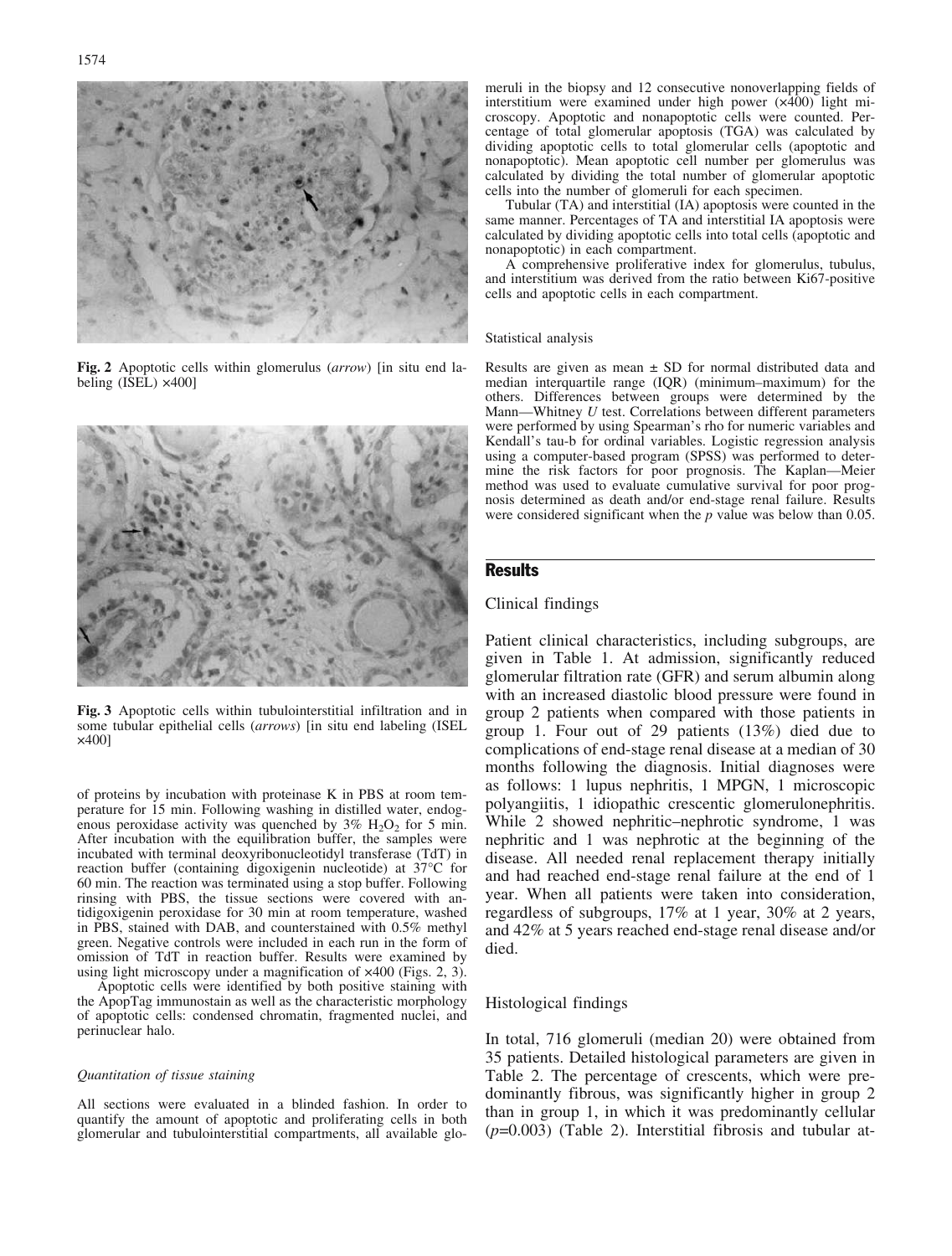Table 1 Clinical features of all the patients and the subgroups. GFR glomerular filtration rate

| Parameters                                     | All patients' median<br>$(min-max)$ $(n=35)$ | Group 1 median<br>$(min-max)$ $(n=21)$ | Group 2 median<br>$(min-max)$ $(n=8)$ | $p$ value* |
|------------------------------------------------|----------------------------------------------|----------------------------------------|---------------------------------------|------------|
| Age at presentation (years)                    | $10(5-16)$                                   | $10(6-14)$                             | $11(8-16)$                            | 0.5        |
| Duration of disease at admission (days)        | $30(5-1825)$                                 | $30(5-540)$                            | $37.5(7-1825)$                        | 0.6        |
| Timing of renal biopsy (days)                  | $43(15 - 210)$                               | $39(15-210)$                           | $60(35-127)$                          | 0.06       |
| Serum creatinine (mg/dl)                       | $2.4(0.5-10.4)$                              | $1.6(0.5-10.4)$                        | $4.5(1.6-10.4)$                       | 0.03       |
| Serum albumin $(g/dl)$                         | $2.8(1.7-5.6)$                               | $3.1(2-5.6)$                           | $2.2(1.7-4.6)$                        | 0.035      |
| Estimated GFR (ml/min per $1.73 \text{ m}^2$ ) | $40.5(5-150)$                                | $47(6-150)$                            | $14(5.4-43)$                          | 0.005      |
| Systolic blood pressure (mmHg)                 | 130 (100–190)                                | 130 (100-190)                          | $150(120-180)$                        | 0.08       |
| Diastolic blood pressure (mmHg)                | $85(50-120)$                                 | $80(50-140)$                           | $105(70-135)$                         | 0.04       |
| Urinary protein/creatinine ratio               | $6.8(0.8-32)$                                | $11(0.8-21.5)$                         | $6.7(3.1-32)$                         | 0.9        |
| Follow-up period (months)                      | $36(2-240)$                                  | $60(12-240)$                           | $18(2-60)$                            | 0.02       |

\* Group 1 versus group 2,  $p<0.05$  is significant (in bold)

Table 2 Detailed histological parameters of patients' crescents

|                                                      | All patients  | Group 1     | Group 2   | $p$ value*     |
|------------------------------------------------------|---------------|-------------|-----------|----------------|
|                                                      | $(\%)$        | $(\%)$      | $(\%)$    |                |
| Percentage<br>of crescent<br>Contents<br>of crescent | $56+25$       | $43 \pm 18$ | $79 + 24$ | 0.003<br>0.036 |
| Cellular<br>Fibrocellular<br>Fibrous                 | 23<br>68<br>9 | 29<br>67    | 75<br>25  |                |

\* Group 1 versus group 2

Table 3 Histological parameters of patients' tubulointerstitial areas

|                              | All patients<br>$(\%)$ | Group 1<br>$(\%)$ | Group 2<br>$(\%)$ | $\boldsymbol{p}$<br>value* |
|------------------------------|------------------------|-------------------|-------------------|----------------------------|
|                              |                        |                   |                   |                            |
| Interstitial<br>infiltration | 88.6                   | 85.7              | 100               | 0.06                       |
| Intensity                    |                        |                   |                   | 0.5                        |
| $1+$                         | 50.6                   | 47.6              | 66.5              |                            |
| $2+$                         | 35.1                   | 38.1              | 25                |                            |
| $3+$                         | 2.9                    |                   | 12.5              |                            |
| Interstitial fibrosis        | 48.6                   | 42.9              | 62.5              | 0.3                        |
| Intensity                    |                        |                   |                   | 0.2                        |
| $1+$                         | 25.7                   | 23.9              |                   |                            |
| $2+$                         | 14.3                   | 19                |                   |                            |
| $3+$                         | 8.6                    |                   | 25                |                            |
| Tubular atrophy              | 60                     | 57.1              | 75                | 0.3                        |
| Intensity                    |                        |                   |                   | 0.1                        |
| $1+$                         | 38.1                   | 47.6              | 37.5              |                            |
| $2+$                         | 6.2                    | 9.5               |                   |                            |
| $3+$                         | 15.7                   |                   | 37.5              |                            |

\* Group 1 versus group 2

rophy were not statistically different between groups 1 and 2. However, the percentage of interstitial infiltration was significantly higher in group 2 patients than in group 1 patients. Although statistically not significant, we observed that intensity of interstitial infiltration was higher in group 2 patients when compared with those in group 1 patients (Table 3).



Fig. 4 Tubular, interstitial and tubulointerstitial apoptotic cells in patient and control groups, respectively. Significantly increased apoptotic cells in all nonglomerular compartments in the patient group were noted

#### In situ end labeling (apoptosis staining)

Median glomerular cell apoptosis was 45% in the patient group and only 3% in the control group  $(p<0.001)$ . In patient groups, apoptosis within the crescents and the glomerular tufts were 17.5% and 27.9%, respectively. There was no statistically significant difference between group 1 (11%) and group 2 (21%) for glomerular cell apoptosis. Apoptotic cells were identified in the tubulointerstitial compartment, with higher and heavier immunostaining in patients than in controls (24 IQR 28% versus 3 IQR  $0.9\%$ ,  $p=0.001$ ) (Fig. 4). However, percentages of the tubular and interstitial apoptotic cells between groups 1 and 2 were similar (Table 4).

## Proliferative indices

Glomerular, tubular, and interstitial proliferative indices were  $0.16\pm0.2$ , 1.40 $\pm1.8$ , and  $0.90\pm1.2$ , respectively, in patients whereas they were  $0.20\pm02$ ,  $0.53\pm0.1$ , and 0.17 $\pm$ 0.1, respectively, in controls ( $p$ >0.05). However,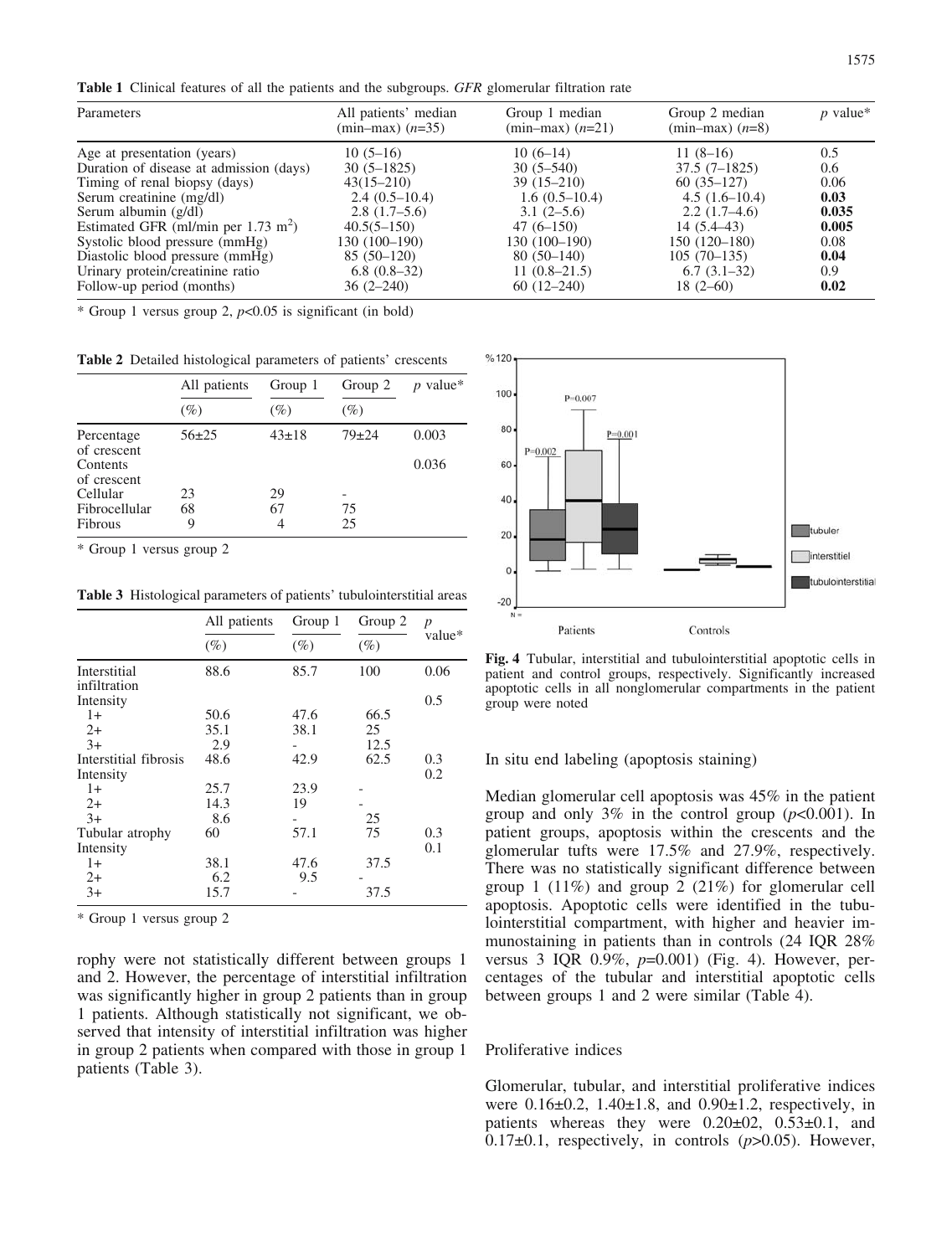Table 4 Percentage of tubular and interstitial apoptosis in the groups. IQR interquartile range

|                                                           | Group 1                                  | Group 2                                  |            |  |
|-----------------------------------------------------------|------------------------------------------|------------------------------------------|------------|--|
|                                                           | Median IQR (min-max)                     | Median IQR (min-max)                     | $p$ value* |  |
| Tubular apoptosis $(\%)$<br>Interstitial apoptosis $(\%)$ | 15 IQR 30 (0.7–65)<br>41 IOR 43 (2.5–83) | 21 IQR 52 (3.5–96)<br>24 IOR 62 (1.5–87) | 0.6<br>0.8 |  |

\* Group 1 versus group 2

tubular proliferative index (=tubular proliferation/tubular apoptosis; TPI) was significantly higher in group 1 than in group 2  $(2.03\pm2\% \text{ versus } 0.32\pm0.6\%, \text{ p=0.002}).$  Tubulointerstitial regenerative ratio (=tubular proliferation/interstitial proliferation; TP/IP) was significantly higher in controls that patients  $(3.4\pm1.9 \text{ versus } 1.52\pm0.8, p=0.01)$ . It was also significantly increased in group 1 when compared with group 2 (1.89 $\pm$ 0.8 versus 0.73 $\pm$ 0.2, p=0.001). TP/IP ratio negatively correlated with both tubular atrophy and interstitial fibrosis ( $r = 0.45$ , p 0.008 and  $r = 0.47$ , p 0.006, respectively). However, we failed to detect any relationship between glomerular, tubular, interstitial proliferative indices, and histopathologic findings. Increased percentage of crescents and decreased TP/IP ratio were related to increased risk of chronic renal failure. Each 10% increase in the percentage of crescents and 0.1 decrease in the TP/IP ratio was found to increase the risk five-fold and 1.07-fold, respectively, for poor prognosis  $[p=0.002, RR\ 1.07, 95\% \ CI\ (1.02-1.12); p=0.001, RR=5,$ 95% CI (4.5–5.7)].

Since postinfectious proliferative glomerulonephritis has been known to exhibit a relatively better clinical course than other causes, we also evaluated apoptotic and regenerative parameters in postinfectious cases ( $n = 17$ ) separately. We only found statistically significant difference in the TP/IP ratio, which was higher in postinfectious cases when compared with those in other cases (1.60 IQR 1.54 versus 1.22 IQR 1.26, respectively;  $p = 0.003$ ).

# **Discussion**

This is the first study describing apoptosis and proliferation in pediatric patients with acute proliferative glomerulonephritis. Apoptosis has been an established form of regulation of cell population in both the glomerulus and tubulointerstitial areas [9, 10]. It has been implicated as a cell deletion mechanism for removal of excess mesangial, endothelial, and epithelial cells during progressive glomerulonephritis in many experimental models and human glomerulonephritis [13, 14, 15, 16]. In the present study, we clearly demonstrated excess glomerular cell apoptosis in patients with proliferative glomerulonephritis when compared with those in patients with MCD. Qiu et al. [17] recently demonstrated in human IgA nephropathy that increased apoptotic activity in glomeruli in advancedstage disease is highly correlated with the overexpression of pro-proliferative cell-cycle proteins. We therefore suggest that increased apoptotic activity in our patients was stimulated by the inflammation, which occurred in acute proliferative glomerulonephritis, since we never

observed such a high degree of apoptosis in the control group.

In kidney diseases, apoptosis has been shown to have both beneficial and detrimental effects. It speeds up the resolution of harmful inflammation through the infiltrating inflammatory cells [11, 14] but also contributes to the progressive loss of glomerular and tubular cells, leading to atrophy and sclerosis [10, 11, 18]. This could be a reason for progressive glomerular cell loss in our group 2 patients. However, this change failed to reach statistical significance, most likely due to the small number of group 2 patients.

The fine balance between apoptosis and mitosis determines prognosis of glomerular diseases. Proliferative index (mitosis/apoptosis ratio) is the comprehensive marker of regenerative activity in the injured kidney [8]. In an experimental Thy1.1 model, it was shown that a rebound proliferation became apparent to the response of injury and that apoptosis was stimulated at the same time. However, although mitosis returned to normal in the second week, it was still continuing. At these late stages of the Thy1.1 model, proliferation within glomeruli decreased [13]. In our study, since renal biopsy timing was late (median 43 days), a decreased glomerular proliferative index could be explained by persisting increased apoptosis or decreased proliferation rates that were expected at this stage.

The importance of tubulointerstitial factors in progressive glomerular injury has long been recognized in different nephropathies [19, 20]. Marked tubulointerstitial apoptosis was previously shown in an experimental model of glomerulopathy [22]. However, the mechanisms by which inflammatory events in the glomerulus involve the tubulointerstitium remain poorly understood. In the acute phase, tubular epithelial injury and interstitial inflammation occur in glomerulonephritis. Injured tubuli are either regenerated or undergo apoptosis or necrosis and eventually tubular atrophy becomes evident. In the later stages of renal fibrogenesis, tubular epithelial changes assist permanent impairment of renal functions [19, 20]. Muchenate-Kubara and El-Nahas [22] have shown inadequate proliferation in addition to excess apoptosis in tubular cells, leading to tubular atrophy in a progressive renal scar model. In the present study, we showed much more intense apoptosis in the tubulointerstitial compartment in patients than controls. In addition, the TP/IP ratio was significantly decreased in the patient group when compared with the control group. Moreover, the lowest value was observed in group 2 patients. These findings might be secondary to inadequate tubular regeneration following initial apoptosis or increased interstitial infil